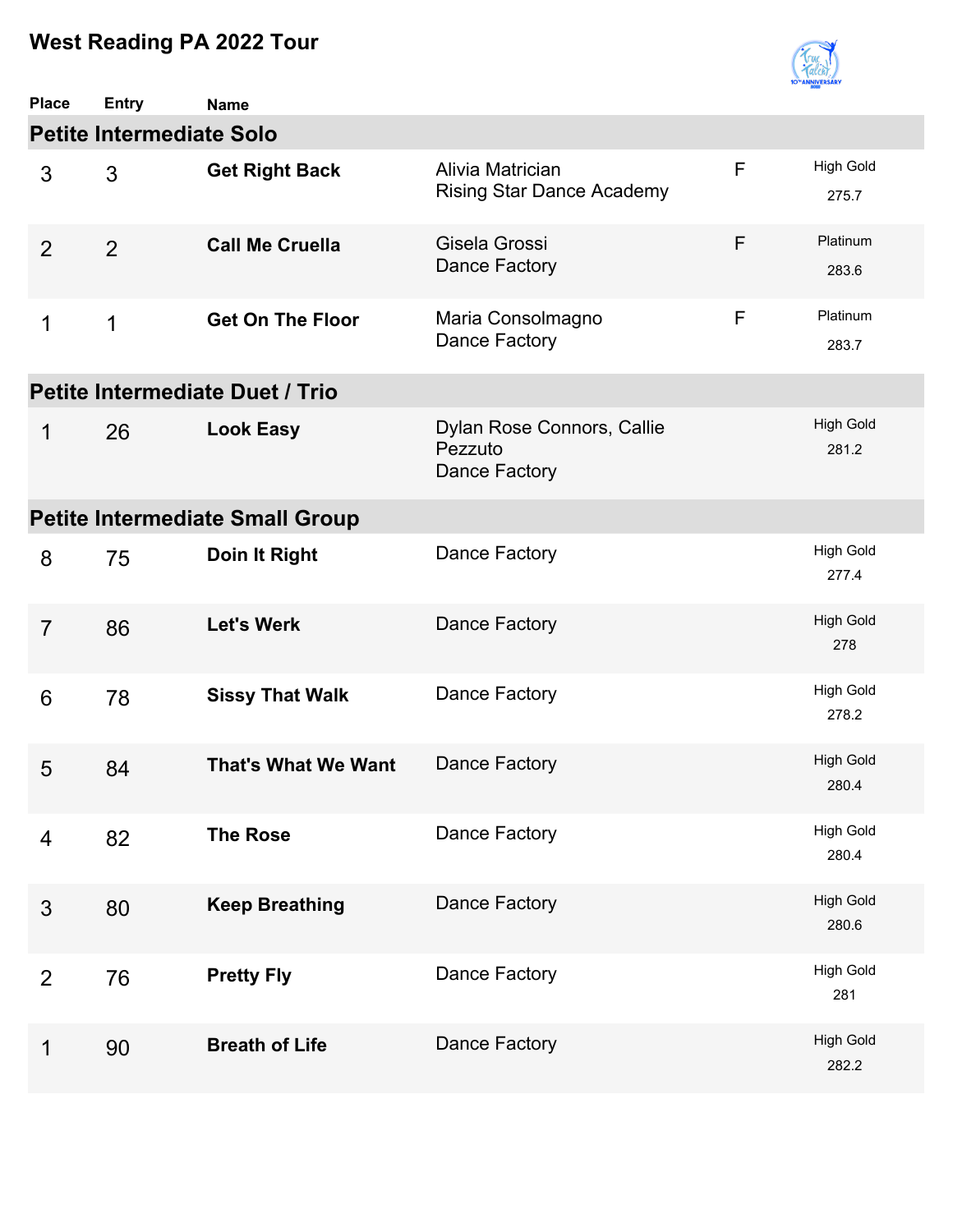

| <b>Place</b>   | <b>Entry</b>                    | <b>Name</b>                               |                                                                          |   |                           |
|----------------|---------------------------------|-------------------------------------------|--------------------------------------------------------------------------|---|---------------------------|
|                | <b>Junior Intermediate Solo</b> |                                           |                                                                          |   |                           |
| 10             | 18                              | <b>Model Behavior</b>                     | Hannah Knoke<br><b>Rising Star Dance Academy</b>                         | F | <b>High Gold</b><br>282.2 |
| 9              | 12                              | Easy On Me                                | <b>Ziva Orner</b><br><b>Delaware County Performing Arts</b>              | F | <b>High Gold</b><br>282.6 |
| 8              | 20                              | It's Oh So Quiet                          | Lily Adams<br>Dance Fusion Performing Arts<br><b>Studio</b>              | F | Platinum<br>283.2         |
| $\overline{7}$ | 23                              | <b>Say My Name</b>                        | Kyra Mauger<br>The Next Step Dance Studio                                | F | Platinum<br>283.6         |
| 6              | 8                               | <b>The Singer</b>                         | Kylee Rutherford<br><b>ReMix Dance Collective LLC</b>                    | F | Platinum<br>283.8         |
| 5              | 22                              | It's My Life                              | <b>Jillian Sweetwood</b><br>The Next Step Dance Studio                   | F | Platinum<br>283.8         |
| 4              | 14                              | <b>Runaway</b>                            | <b>Gabrielle Nissen</b><br>Dance Fusion Performing Arts<br><b>Studio</b> | F | Platinum<br>284.2         |
| 3              | 16                              | <b>What The World Needs</b><br><b>Now</b> | Kinleigh Edleman<br><b>Rising Star Dance Academy</b>                     | F | Platinum<br>285           |
| $\overline{2}$ | 5                               | <b>Remember Her Name</b>                  | <b>Ehvy Reinhart</b><br><b>Studios On Main LLC</b>                       | F | Platinum<br>286.6         |
| $\mathbf 1$    | 6                               | I'm A Lady                                | <b>Madeline Bender</b><br>The Next Step Dance Studio                     | F | Platinum<br>289.2         |
|                |                                 | Junior Intermediate Duet / Trio           |                                                                          |   |                           |
| 7              | 25                              | <b>Confident</b>                          | Juliana Hildebrand, Melania<br>Palermo<br>Dance Factory                  |   | <b>High Gold</b><br>279.6 |
| 6              | 28                              | <b>Wings</b>                              | Adrianna Giampa, Kaya Keller<br><b>Studios On Main LLC</b>               |   | <b>High Gold</b><br>282.8 |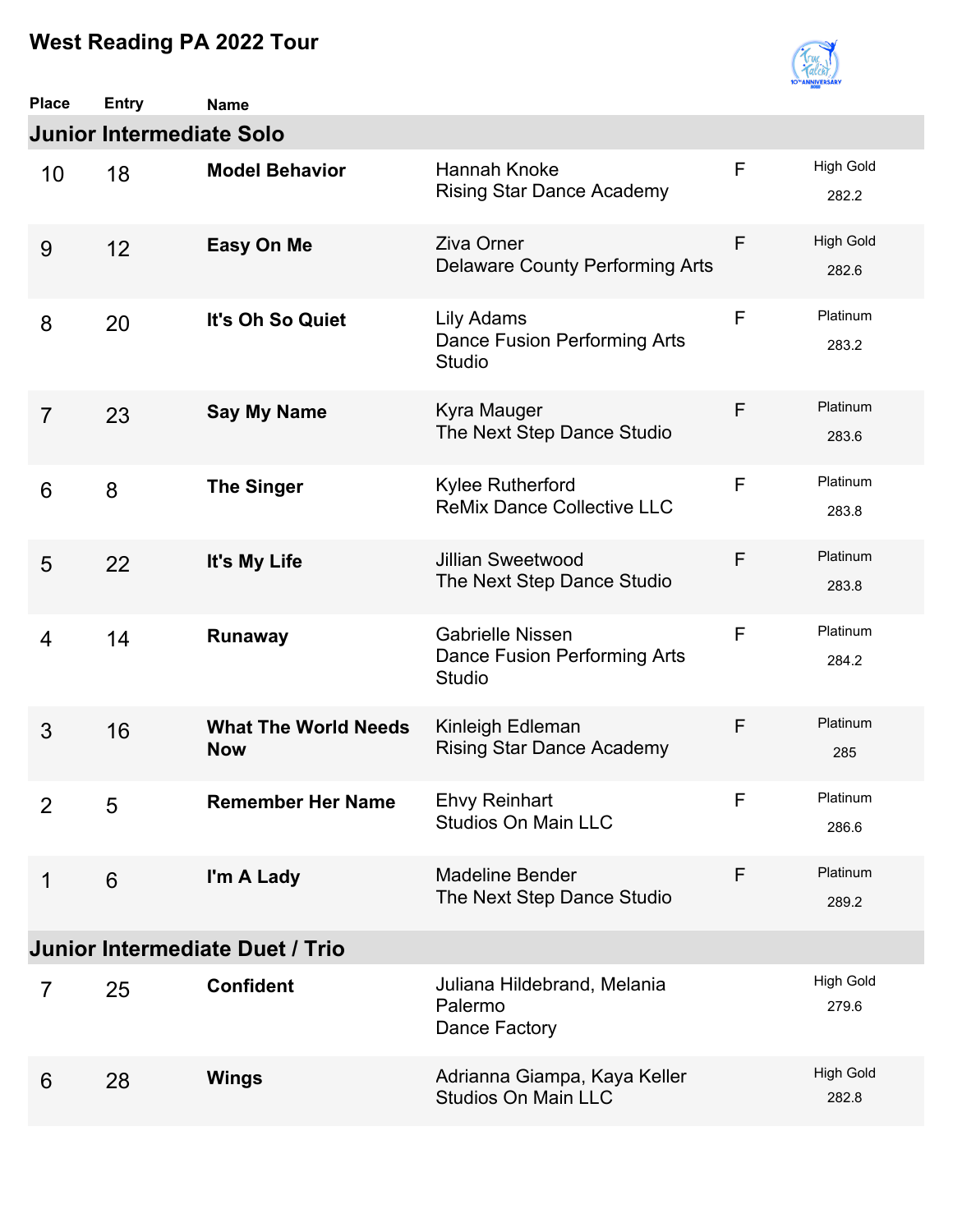

| <b>Place</b>   | <b>Entry</b> | <b>Name</b>                            |                                                                           |                           |
|----------------|--------------|----------------------------------------|---------------------------------------------------------------------------|---------------------------|
| 5              | 30           | Peas In A Pod                          | Kinleigh Edleman, Hannah Knoke<br><b>Rising Star Dance Academy</b>        | Platinum<br>283.2         |
| $\overline{4}$ | 32           | <b>Gold Dust</b>                       | Lily Adams, Lillian Webb<br>Dance Fusion Performing Arts<br><b>Studio</b> | Platinum<br>284           |
| 3              | 29           | <b>People Need People</b>              | Madison Schaffer, Heidi Urenovich<br><b>Studios On Main LLC</b>           | Platinum<br>284.4         |
| $\overline{2}$ | 31           | Beggin'                                | Zoie Griffin, Kylee Rutherford<br><b>ReMix Dance Collective LLC</b>       | Platinum<br>284.8         |
| 1              | 27           | <b>Swing In The Mood</b>               | Aisling Derrick, Natalie Stewartz<br>The Next Step Dance Studio           | Platinum<br>287.4         |
|                |              | <b>Junior Intermediate Small Group</b> |                                                                           |                           |
| 10             | 216          | <b>Time Machine</b>                    | <b>ReMix Dance Collective LLC</b>                                         | <b>High Gold</b><br>282.6 |
| 9              | 225          | I Wanna Hold Your<br>Hand              | <b>ReMix Dance Collective LLC</b>                                         | <b>High Gold</b><br>282.8 |
| 8              | 213          | <b>Party Goes Boom</b>                 | <b>Studios On Main LLC</b>                                                | Platinum<br>283           |
| $\overline{7}$ | 211          | <b>Omigod You Guys</b>                 | <b>ReMix Dance Collective LLC</b>                                         | Platinum<br>283.2         |
| 6              | 17           | <b>Burn Me Up</b>                      | <b>ReMix Dance Collective LLC</b>                                         | Platinum<br>283.2         |
| 5              | 88           | <b>Keep Holding On</b>                 | <b>Delaware County Performing Arts</b>                                    | Platinum<br>284.2         |
| 4              | 208          | <b>Ain't Nothing Wrong</b>             | The Next Step Dance Studio                                                | Platinum<br>284.2         |
| 3              | 217          | <b>Dance With Somebody</b>             | The Next Step Dance Studio                                                | Platinum<br>284.4         |
| 2              | 219          | Ponytail                               | The Next Step Dance Studio                                                | Platinum<br>285.2         |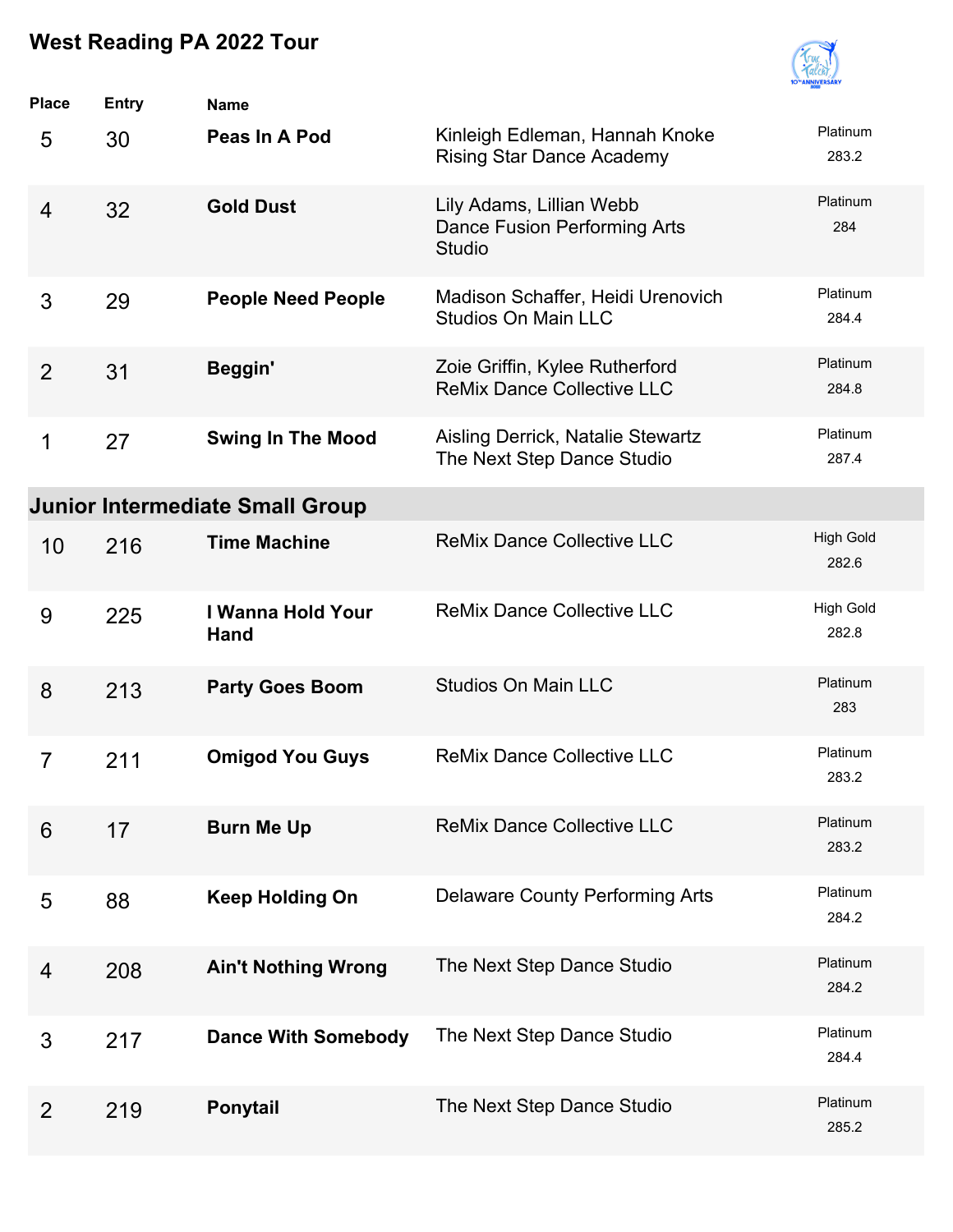

| <b>Place</b>   | <b>Entry</b>                  | <b>Name</b>                                     |                                                                             |              |                           |
|----------------|-------------------------------|-------------------------------------------------|-----------------------------------------------------------------------------|--------------|---------------------------|
| 1              | 212                           | <b>Confident</b>                                | The Next Step Dance Studio                                                  |              | Platinum<br>285.8         |
|                |                               | <b>Junior Intermediate Large Group</b>          |                                                                             |              |                           |
| $\overline{2}$ | 73                            | <b>Manolo</b>                                   | Let's Get Dancing!                                                          |              | <b>High Gold</b><br>281.6 |
| 1              | 74                            | <b>Werk</b>                                     | Dance Factory                                                               |              | <b>High Gold</b><br>281.8 |
|                | <b>Teen Intermediate Solo</b> |                                                 |                                                                             |              |                           |
| 10             | 108                           | Oh No                                           | <b>Elizabeth Dougherty</b><br>Dance Fusion Performing Arts<br><b>Studio</b> | F            | Platinum<br>284           |
| 9              | 100                           | <b>End Of May</b>                               | <b>Adelia Derr</b><br><b>Studios On Main LLC</b>                            | F            | Platinum<br>284           |
| 8              | 92                            | <b>Why Not</b>                                  | <b>Rachel Nester</b><br>The Next Step Dance Studio                          | F            | Platinum<br>284           |
| $\overline{7}$ | 113                           | <b>Be The One</b>                               | Zoie Griffin<br><b>ReMix Dance Collective LLC</b>                           | F            | Platinum<br>284.2         |
| 6              | 96                            | <b>LA Love</b>                                  | Nora Snyder<br>The Next Step Dance Studio                                   | F            | Platinum<br>285.8         |
| 5              | 112                           | <b>Crazy Little Thing</b><br><b>Called Love</b> | Maira Mccartin<br>The Next Step Dance Studio                                | $\mathsf{F}$ | Platinum<br>285.8         |
| 4              | 94                            | <b>Gimmie That</b>                              | Sierra Berry<br>The Next Step Dance Studio                                  | F            | Platinum<br>287           |
| 3              | 101                           | <b>The Most Beautiful</b><br><b>Thing</b>       | <b>Rowan Shelly</b><br><b>Studios On Main LLC</b>                           | F            | Platinum<br>287.2         |
| $\overline{2}$ | 95                            | <b>Hollywood Tonight</b>                        | <b>Abigail Neidig</b><br>The Next Step Dance Studio                         | F            | Platinum<br>288.2         |
| 1              | 111                           | <b>Break</b>                                    | Meghan Righter<br><b>Delaware County Performing Arts</b>                    | $\mathsf F$  | Platinum<br>290.8         |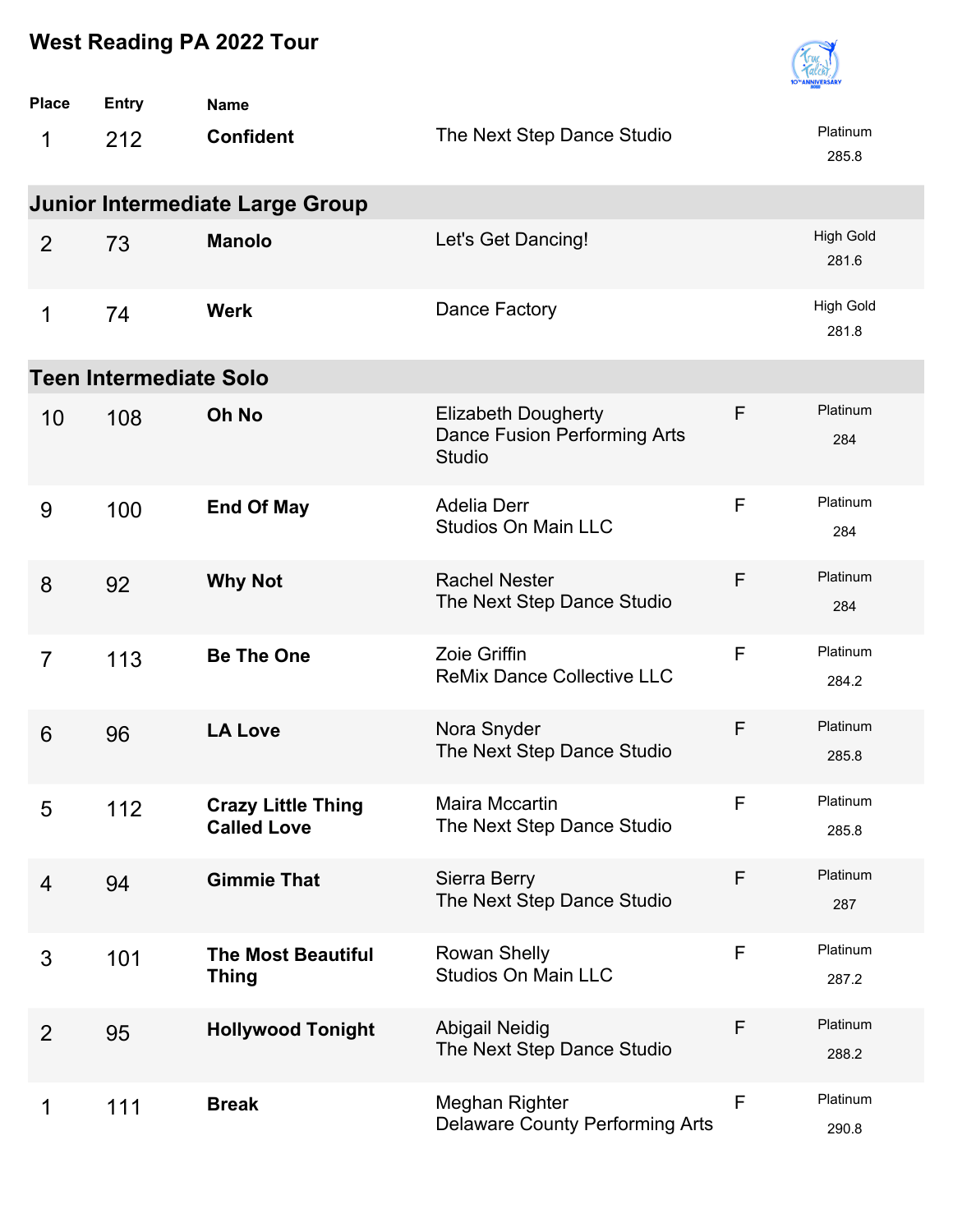

| <b>Place</b>   | <b>Entry</b> | <b>Name</b>                            |                                                                            |   |                           |
|----------------|--------------|----------------------------------------|----------------------------------------------------------------------------|---|---------------------------|
|                |              | <b>Teen Intermediate Duet / Trio</b>   |                                                                            |   |                           |
| 1              | 223          | <b>Unstoppable</b>                     | Addison Gasselin, Tara Salzinger<br><b>Russells Dance And Baton Studio</b> |   | <b>High Gold</b><br>277.2 |
|                |              | <b>Teen Intermediate Small Group</b>   |                                                                            |   |                           |
| $\overline{7}$ | 137          | <b>Rhythm Of The Night</b>             | <b>Studios On Main LLC</b>                                                 |   | <b>High Gold</b><br>281.2 |
| 6              | 295          | <b>Satisfied</b>                       | <b>Delaware County Performing Arts</b>                                     |   | Platinum<br>284.6         |
| 5              | 157          | <b>Soft Universe</b>                   | Studios On Main LLC                                                        |   | Platinum<br>285.8         |
| $\overline{4}$ | 300          | <b>Material Girl</b>                   | <b>ACE Dance Academy</b>                                                   |   | Platinum<br>286           |
| 3              | 299          | Glam                                   | <b>Delaware County Performing Arts</b>                                     |   | Platinum<br>286.6         |
| 2              | 206          | <b>Catch Fire</b>                      | <b>Studios On Main LLC</b>                                                 |   | Platinum<br>286.8         |
| 1              | 294          | <b>River Deep</b>                      | The Next Step Dance Studio                                                 |   | Platinum<br>288.6         |
|                |              | <b>Senior Intermediate Solo</b>        |                                                                            |   |                           |
| 3              | 106          | <b>Burlesque</b>                       | Amanda Henschel<br><b>Turning Pointe Dance Studio</b>                      | F | <b>High Gold</b><br>282.8 |
| 2              | 98           | <b>Just A Girl</b>                     | Victoria Hall<br>The Next Step Dance Studio                                | F | Platinum<br>285.6         |
| 1              | 105          | <b>Sleeve</b>                          | <b>Taylor Cassidy</b><br><b>ACE Dance Academy</b>                          | F | Platinum<br>289.2         |
|                |              | <b>Senior Intermediate Duet / Trio</b> |                                                                            |   |                           |
| 1              | 215          | <b>Barbie World</b>                    | Amanda Henschel, Mya Kochel<br><b>Turning Pointe Dance Studio</b>          |   | Platinum<br>283.4         |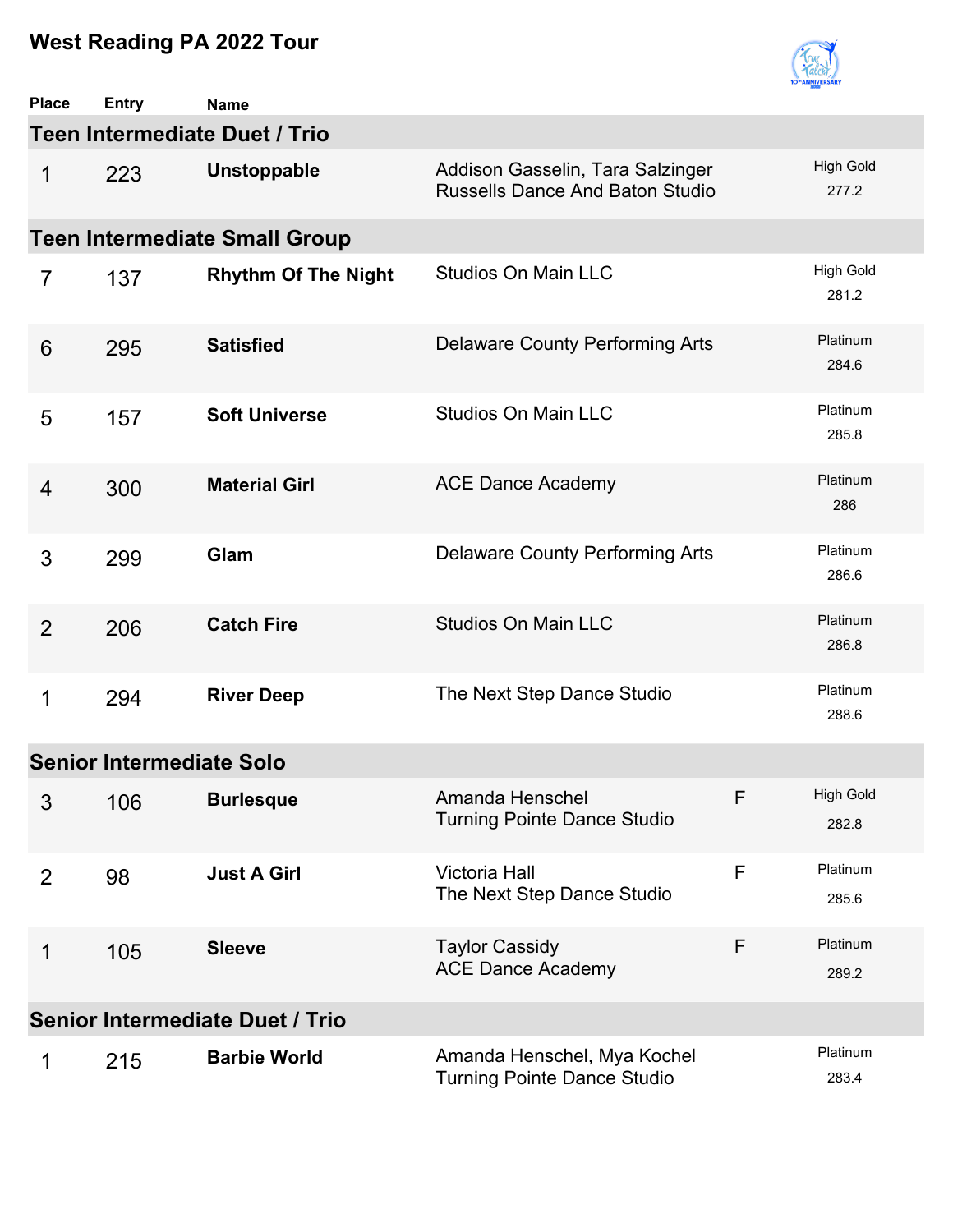

| <b>Place</b>   | <b>Entry</b>                   | <b>Name</b>                             |                                                            |   |                           |  |  |  |  |
|----------------|--------------------------------|-----------------------------------------|------------------------------------------------------------|---|---------------------------|--|--|--|--|
|                | <b>Adult Intermediate Solo</b> |                                         |                                                            |   |                           |  |  |  |  |
| 1              | 222                            | <b>Under The Water</b>                  | <b>Julia Martindell</b><br><b>Studios On Main LLC</b>      | F | <b>High Gold</b><br>279.4 |  |  |  |  |
|                | <b>Petite Advanced Solo</b>    |                                         |                                                            |   |                           |  |  |  |  |
| 1              | 33                             | <b>Disco</b>                            | <b>Brielle Femia</b><br>Dance Factory                      | F | Platinum<br>288.4         |  |  |  |  |
|                | <b>Junior Advanced Solo</b>    |                                         |                                                            |   |                           |  |  |  |  |
| 10             | 41                             | <b>Wake Me Up</b>                       | Gianna Dimicelli<br>Dance Factory                          | F | Platinum<br>284.4         |  |  |  |  |
| 9              | 49                             | <b>Don't Stop Me Now</b>                | <b>Gabriella Mattiuz</b><br>The Next Step Dance Studio     | F | Platinum<br>284.4         |  |  |  |  |
| 8              | 44                             | <b>Somewhere Only We</b><br><b>Know</b> | Gabriella Gerardi<br>Dance Factory                         | F | Platinum<br>284.8         |  |  |  |  |
| $\overline{7}$ | 48                             | <b>Gimme More</b>                       | <b>Madison Connors</b><br>Dance Factory                    | F | Platinum<br>284.8         |  |  |  |  |
| 6              | 42                             | <b>Everybody Hurts</b>                  | Gianna Scali<br>Dance Factory                              | F | Platinum<br>286.2         |  |  |  |  |
| 5              | 47                             | <b>Memories</b>                         | Olivia Knoke<br><b>Rising Star Dance Academy</b>           | F | Platinum<br>286.6         |  |  |  |  |
| $\overline{4}$ | 43                             | <b>You Say</b>                          | Giuliana Frusci<br>Dance Factory                           | F | Platinum<br>286.8         |  |  |  |  |
| 3              | 35                             | <b>Rule The World</b>                   | <b>Victoria Stanley</b><br>Dance Factory                   | F | Platinum<br>287           |  |  |  |  |
| 2              | 50                             | <b>Happy</b>                            | Aubree Hankinson<br>The Next Step Dance Studio             | F | Platinum<br>287.2         |  |  |  |  |
| 1              | 40                             | <b>Porcelain Doll</b>                   | <b>Scarlett Shivak</b><br><b>Rising Star Dance Academy</b> | F | Platinum<br>287.6         |  |  |  |  |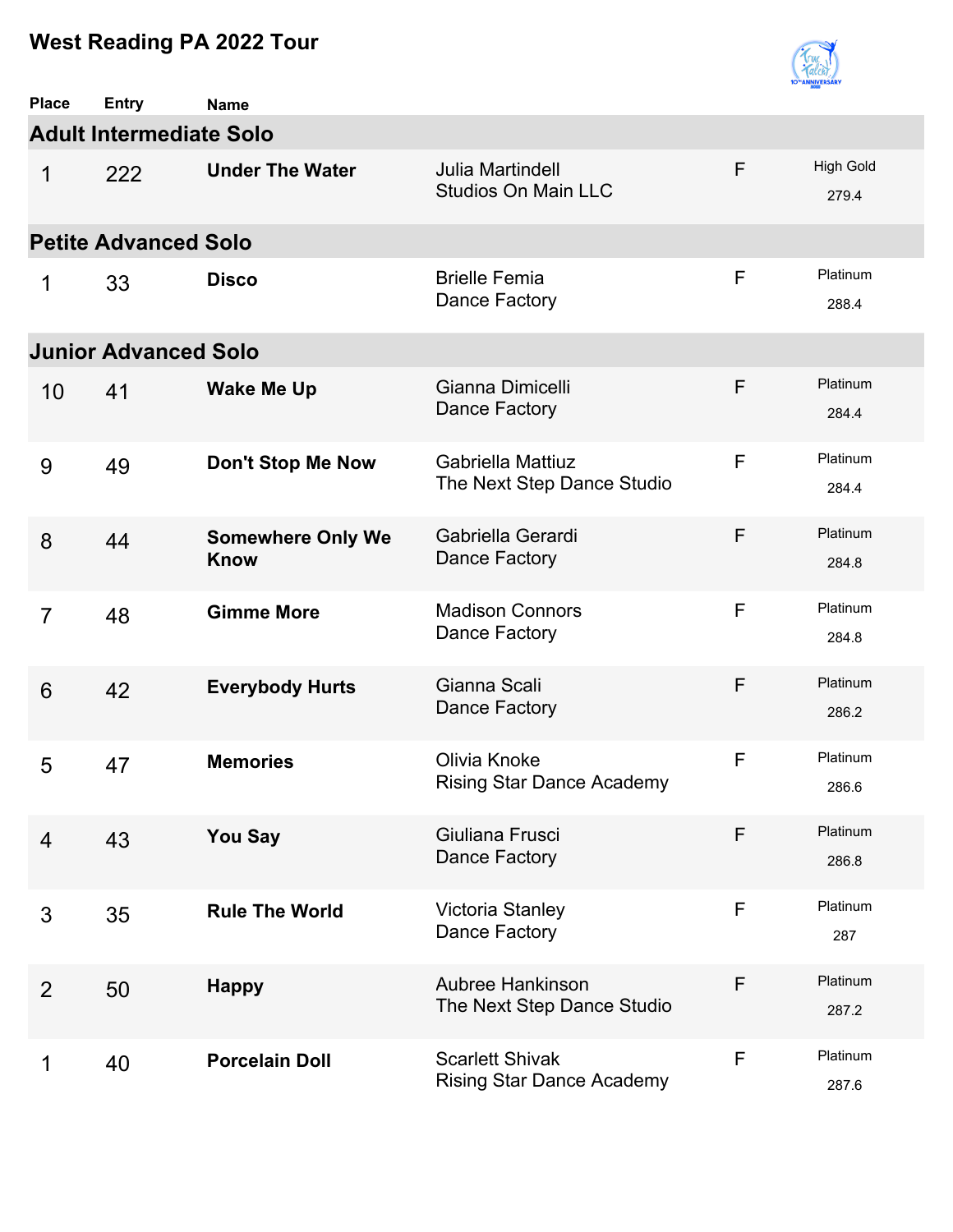

| <b>Place</b>   | <b>Entry</b>                       | <b>Name</b>                        |                                                         |   |                           |  |  |  |  |
|----------------|------------------------------------|------------------------------------|---------------------------------------------------------|---|---------------------------|--|--|--|--|
|                | <b>Junior Advanced Small Group</b> |                                    |                                                         |   |                           |  |  |  |  |
| $\overline{4}$ | 231                                | <b>Don't Stop Believing</b>        | Let's Get Dancing!                                      |   | <b>High Gold</b><br>276.8 |  |  |  |  |
| 3              | 243                                | <b>Rescue</b>                      | Dance Factory                                           |   | <b>High Gold</b><br>282.2 |  |  |  |  |
| $\overline{2}$ | 230                                | <b>Love Fab Five</b>               | Dance Factory                                           |   | Platinum<br>283.6         |  |  |  |  |
| 1              | 234                                | <b>Yellow Flicker Beat</b>         | Dance Factory                                           |   | Platinum<br>288.6         |  |  |  |  |
|                |                                    | <b>Junior Advanced Large Group</b> |                                                         |   |                           |  |  |  |  |
| 4              | 68                                 | Queen                              | <b>Delaware County Performing Arts</b>                  |   | <b>High Gold</b><br>278.6 |  |  |  |  |
| 3              | 83                                 | <b>Ladder Song</b>                 | Dance Factory                                           |   | <b>High Gold</b><br>279.8 |  |  |  |  |
| 2              | 87                                 | <b>Fuego</b>                       | Dance Factory                                           |   | Platinum<br>283.8         |  |  |  |  |
| 1              | 79                                 | <b>We Go</b>                       | Dance Factory                                           |   | Platinum<br>284           |  |  |  |  |
|                |                                    | <b>Junior Advanced Production</b>  |                                                         |   |                           |  |  |  |  |
| $\overline{2}$ | 70                                 | <b>Heaven On Earth</b>             | Dance Factory                                           |   | High Gold<br>280          |  |  |  |  |
| 1              | 66                                 | <b>Iconic DFG</b>                  | Dance Factory                                           |   | Platinum<br>284           |  |  |  |  |
|                | <b>Teen Advanced Solo</b>          |                                    |                                                         |   |                           |  |  |  |  |
| 10             | 174                                | Lonely                             | Annaliese Raffellini<br>Dance Factory                   | F | Platinum<br>289           |  |  |  |  |
| 9              | 164                                | <b>Mr Worldwide</b>                | <b>Taylor Maryniak</b><br><b>LimeLight Dance Studio</b> | F | Platinum<br>289           |  |  |  |  |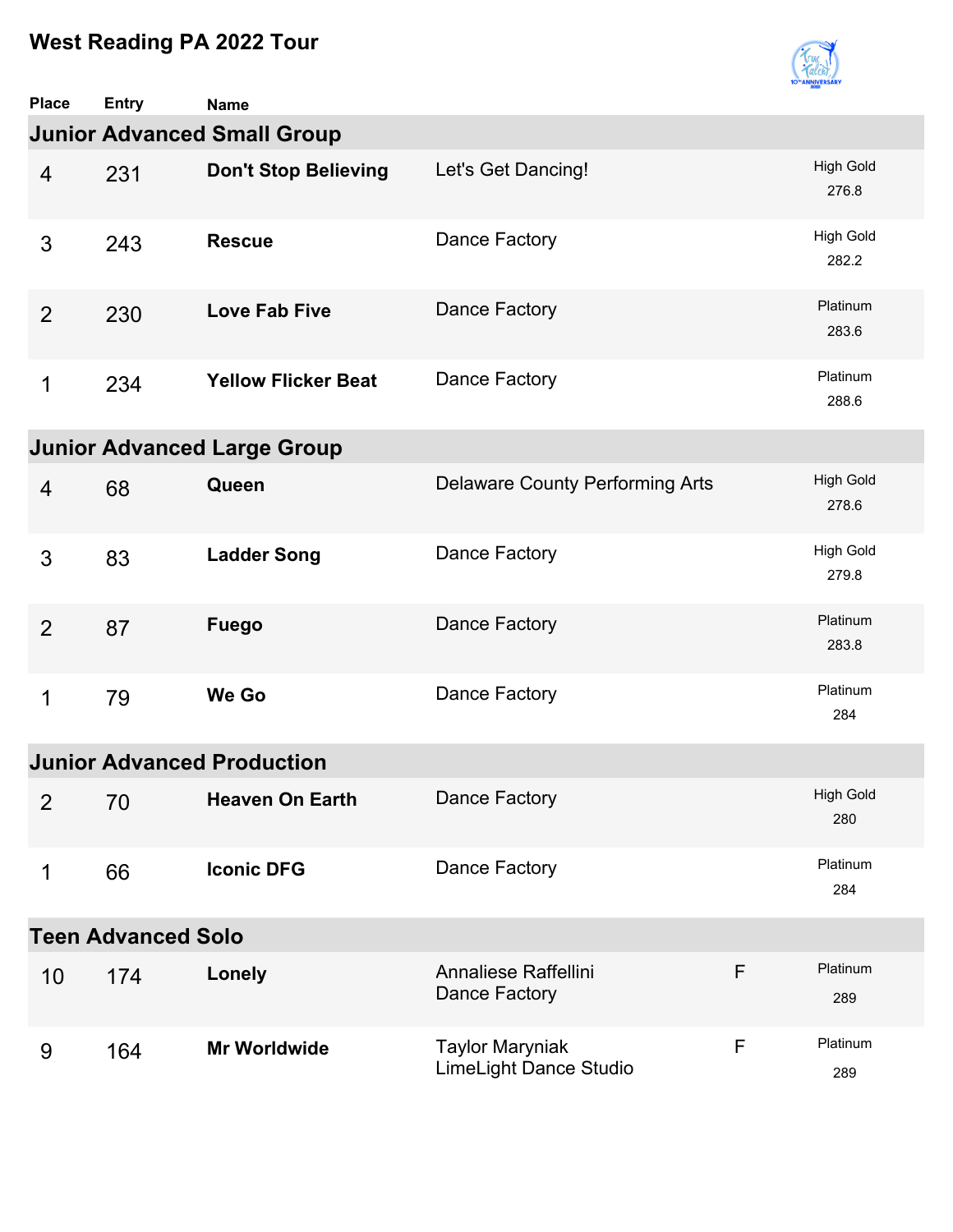

| <b>Place</b>   | <b>Entry</b> | <b>Name</b>                                |                                                                          |   |                   |
|----------------|--------------|--------------------------------------------|--------------------------------------------------------------------------|---|-------------------|
| 8              | 136          | <b>Take That</b>                           | <b>Anthony Gerardi</b><br>Dance Factory                                  | F | Platinum<br>289   |
| $\overline{7}$ | 144          | <b>On The Nature Of</b><br><b>Daylight</b> | Alessia Delorenzo<br>Dance Factory                                       | F | Platinum<br>289   |
| 6              | 115          | <b>Architect Of The Mind</b>               | Kaitlyn Bastone<br><b>Studios On Main LLC</b>                            | F | Platinum<br>289.6 |
| 5              | 173          | <b>Little Me</b>                           | Ava Benton<br><b>Rising Star Dance Academy</b>                           | F | Platinum<br>289.8 |
| $\overline{4}$ | 159          | <b>Dawning Of Spring</b>                   | <b>Sharen Buehler</b><br><b>Studios On Main LLC</b>                      | F | Platinum<br>290.4 |
| 3              | 152          | <b>Couldn't Love Me</b>                    | Amanda Tarr<br><b>Rising Star Dance Academy</b>                          | F | Platinum<br>291   |
| $\overline{2}$ | 149          | the darkness you fear                      | <b>Allison Gentilcore</b><br><b>Studios On Main LLC</b>                  | F | Platinum<br>292   |
| 1              | 153          | <b>Never Dance Again</b>                   | Ava Ardizzi<br><b>Rising Star Dance Academy</b>                          | F | Platinum<br>292.8 |
|                |              | <b>Teen Advanced Duet / Trio</b>           |                                                                          |   |                   |
| 10             | 226          | <b>Game Of Survival</b>                    | Morgan Lowther, Maya Smith<br><b>LimeLight Dance Studio</b>              |   | Platinum<br>285.7 |
| 9              | 237          | <b>Maria Maria</b>                         | Meghan Righter, Cassidy Tate<br><b>Delaware County Performing Arts</b>   |   | Platinum<br>286.2 |
| 8              | 239          | <b>Sing Sing Sing</b>                      | Rebecca Cochran, Rachel Nester<br>The Next Step Dance Studio             |   | Platinum<br>286.6 |
| $\overline{7}$ | 236          | <b>Legends Are Made</b>                    | Jessica Cochran, Abigail<br>Rothharpt<br>The Next Step Dance Studio      |   | Platinum<br>286.6 |
| 6              | 224          | <b>Non Je Ne Regrette</b><br>Rein          | Samantha Molinini, Nicoletta<br>Petrungaro, Anya Shetty<br>Dance Factory |   | Platinum<br>286.8 |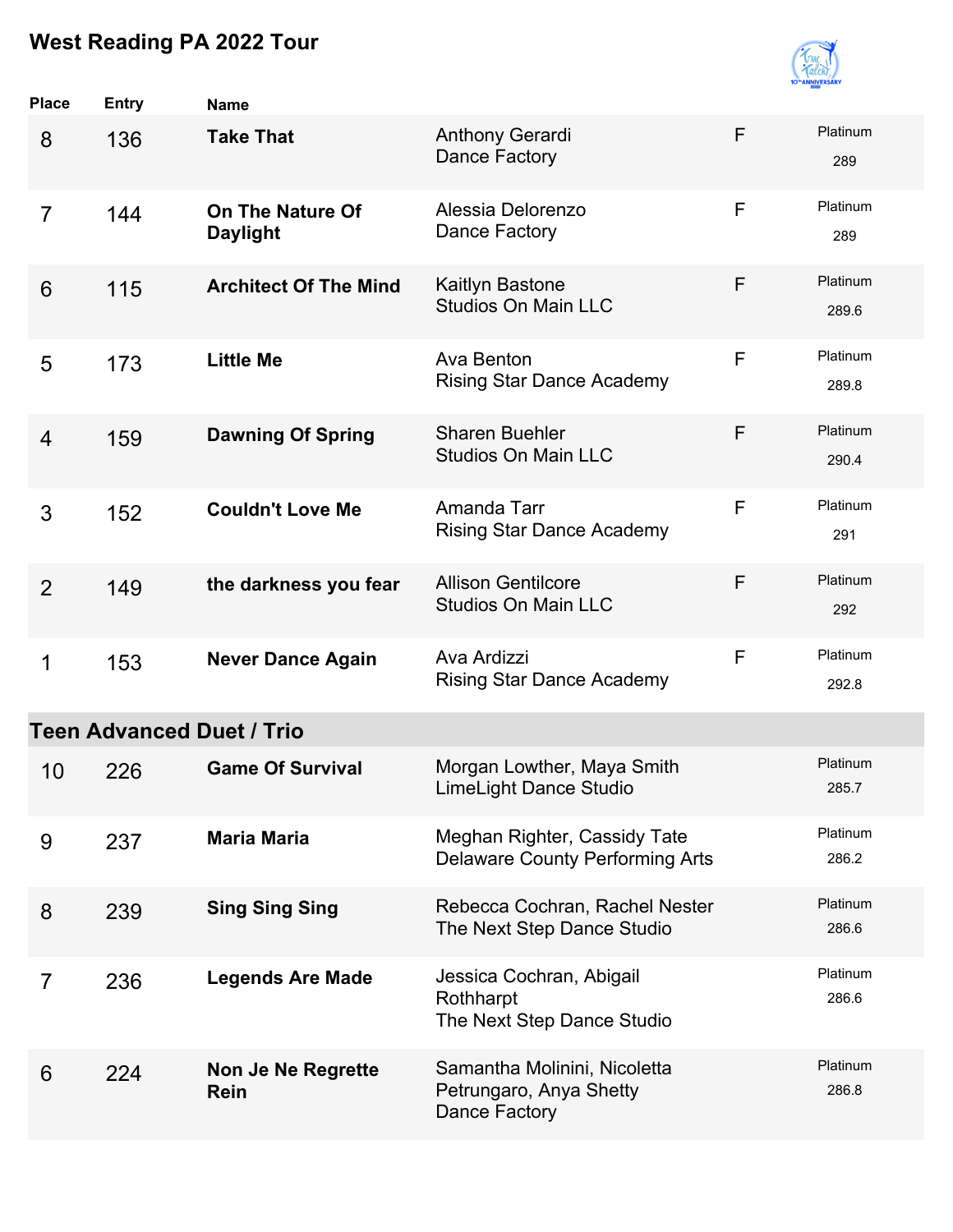

| <b>Place</b>   | <b>Entry</b> | <b>Name</b>                       |                                                                  |                   |
|----------------|--------------|-----------------------------------|------------------------------------------------------------------|-------------------|
| 5              | 245          | <b>Humble</b>                     | Emma Arentz, Taylor Maryniak<br>LimeLight Dance Studio           | Platinum<br>288.2 |
| 4              | 233          | <b>Burnin' Up</b>                 | Maya Smith, Kiera Tran<br>LimeLight Dance Studio                 | Platinum<br>288.2 |
| 3              | 240          | T <sub>2</sub>                    | Anthony Gerardi, Charlotte Liss<br>Dance Factory                 | Platinum<br>288.4 |
| $\overline{2}$ | 229          | <b>Mirror</b>                     | Giuliana Petrungaro, Nicoletta<br>Petrungaro<br>Dance Factory    | Platinum<br>289.4 |
| 1              | 246          | <b>Breathe</b>                    | Sharen Buehler, Allison Gentilcore<br><b>Studios On Main LLC</b> | Platinum<br>291   |
|                |              | <b>Teen Advanced Small Group</b>  |                                                                  |                   |
| 10             | 271          | <b>As You Fly</b>                 | <b>Studios On Main LLC</b>                                       | Platinum<br>285   |
| 9              | 281          | <b>JLo</b>                        | LimeLight Dance Studio                                           | Platinum<br>285.6 |
| 8              | 291          | <b>Bass Drop</b>                  | Dance Factory                                                    | Platinum<br>285.6 |
| $\overline{7}$ | 292          | <b>Ritmo</b>                      | Dance Factory                                                    | Platinum<br>285.6 |
| 6              | 279          | <b>Marco Polo</b>                 | <b>Studios On Main LLC</b>                                       | Platinum<br>286.8 |
| 5              | 286          | The Nicest Kids In<br><b>Town</b> | LimeLight Dance Studio                                           | Platinum<br>287   |
| 4              | 273          | <b>Imagine The Fire</b>           | LimeLight Dance Studio                                           | Platinum<br>287.2 |
| 3              | 289          | <b>Trainwreck</b>                 | <b>LimeLight Dance Studio</b>                                    | Platinum<br>287.4 |
| $\overline{2}$ | 288          | <b>Break Them Twice</b>           | Dance Factory                                                    | Platinum<br>288.4 |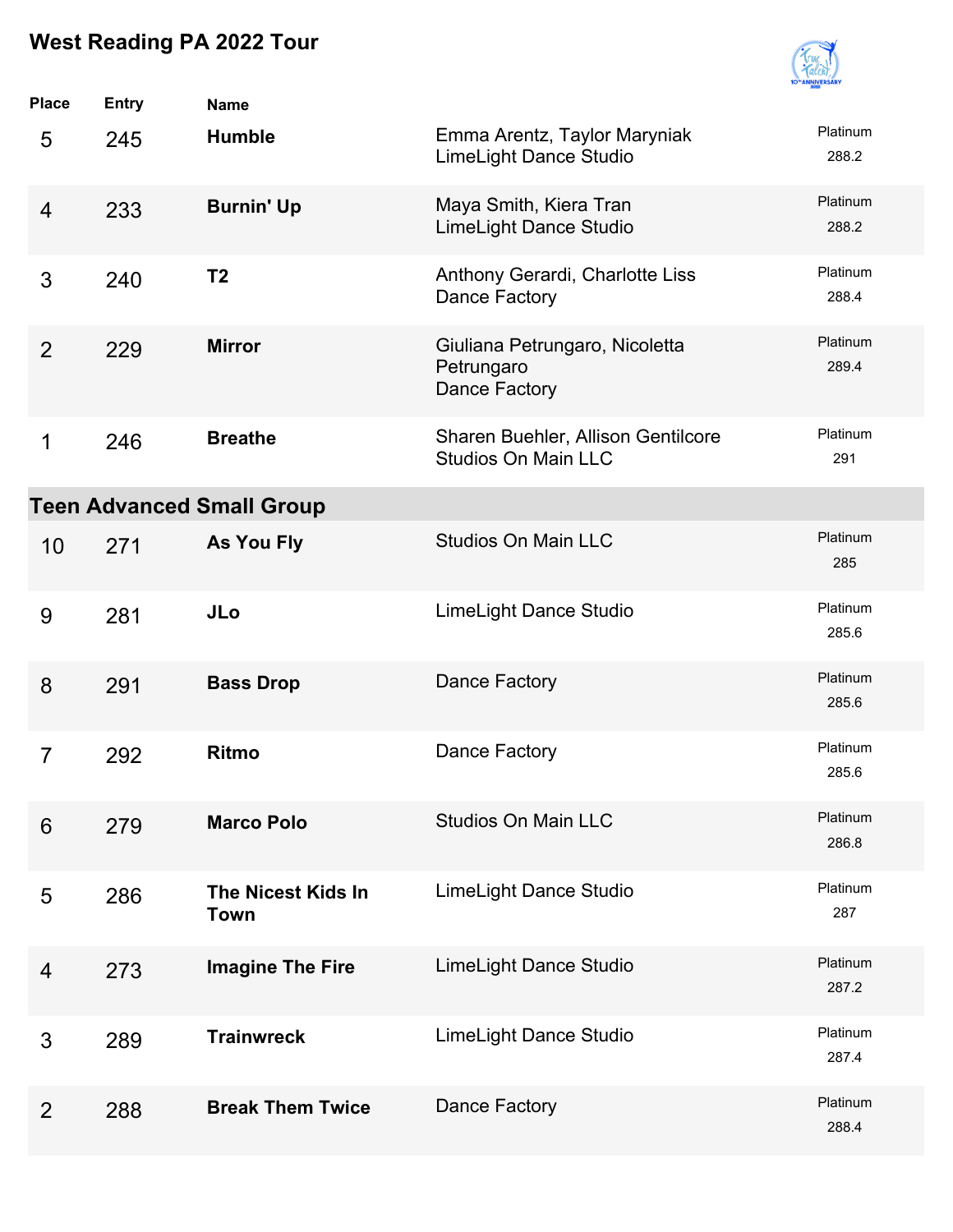

| <b>Place</b>   | <b>Entry</b> | <b>Name</b>                              |                            |                   |
|----------------|--------------|------------------------------------------|----------------------------|-------------------|
| 1              | 263          | <b>Silhouettes</b>                       | <b>Studios On Main LLC</b> | Platinum<br>289.4 |
|                |              | <b>Teen Advanced Large Group</b>         |                            |                   |
| 10             | 269          | It's Britney                             | LimeLight Dance Studio     | Platinum<br>284.5 |
| 9              | 268          | <b>Mic Drop</b>                          | The Next Step Dance Studio | Platinum<br>285.2 |
| 8              | 284          | In In In                                 | Dance Factory              | Platinum<br>286.6 |
| $\overline{7}$ | 276          | <b>To Build A Home</b>                   | Dance Factory              | Platinum<br>286.6 |
| 6              | 275          | <b>Shape Of You</b>                      | <b>Studios On Main LLC</b> | Platinum<br>286.8 |
| 5              | 280          | <b>Thoughts</b>                          | Dance Factory              | Platinum<br>287.4 |
| 4              | 120          | <b>Rain In Your Black</b><br><b>Eyes</b> | <b>Studios On Main LLC</b> | Platinum<br>287.6 |
| 3              | 192          | <b>Lifeline</b>                          | <b>Studios On Main LLC</b> | Platinum<br>287.6 |
| $\overline{2}$ | 298          | <b>Puttin On The Ritz</b>                | The Next Step Dance Studio | Platinum<br>287.6 |
| 1              | 282          | Jai Ho                                   | LimeLight Dance Studio     | Platinum<br>287.8 |
|                |              | <b>Teen Advanced Production</b>          |                            |                   |
| 2              | 266          | On A Journey                             | Dance Factory              | Platinum<br>283.1 |
| 1              | 262          | <b>Ya'll Need Jesus</b>                  | Dance Factory              | Platinum<br>285.4 |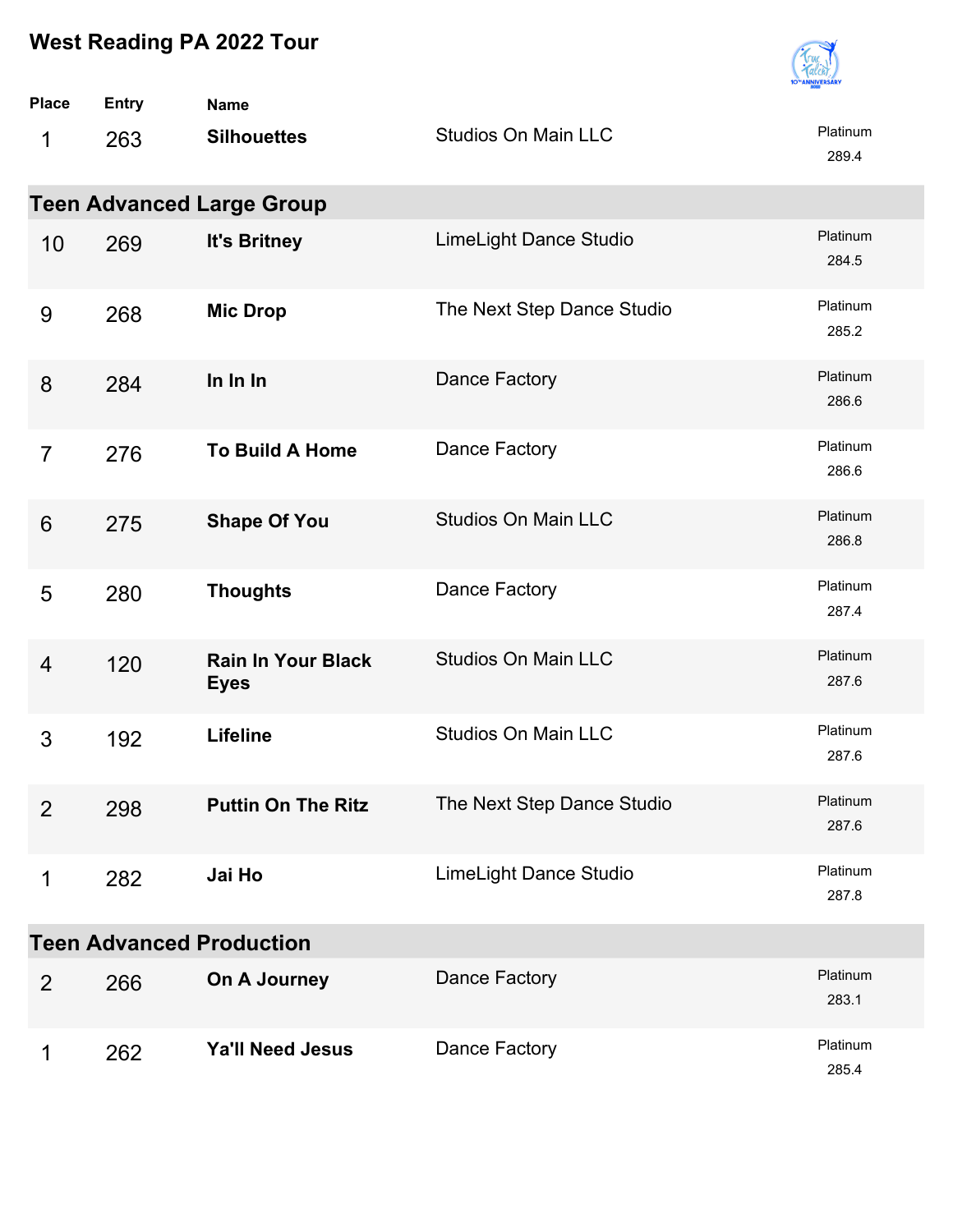

| <b>Place</b>   | <b>Entry</b>                | <b>Name</b>                                         |                                                               |   |                         |  |  |  |  |
|----------------|-----------------------------|-----------------------------------------------------|---------------------------------------------------------------|---|-------------------------|--|--|--|--|
|                | <b>Senior Advanced Solo</b> |                                                     |                                                               |   |                         |  |  |  |  |
| 10             | 199                         | <b>The Light</b>                                    | Jordan Toman<br>Dance Fusion Performing Arts<br><b>Studio</b> | F | Platinum<br>285.4       |  |  |  |  |
| 9              | 203                         | Rojo                                                | Mya Vaccaro<br>The Next Step Dance Studio                     | F | Platinum<br>285.6       |  |  |  |  |
| 8              | 118                         | <b>A Little Party Never</b><br><b>Killed Nobody</b> | Madalyn Laino<br>LimeLight Dance Studio                       | F | Platinum<br>286.2       |  |  |  |  |
| 7              | 194                         | <b>Naked</b>                                        | Giuliana Petrungaro<br>Dance Factory                          | F | Platinum<br>286.6       |  |  |  |  |
| 6              | 196                         | <b>Closure</b>                                      | Nicole Cioffi<br>Dance Factory                                | F | Platinum<br>287         |  |  |  |  |
| 5              | 131                         | <b>Where's My Love</b>                              | Giavanna Anselmo<br>Dance Factory                             | F | Platinum<br>287.4       |  |  |  |  |
| $\overline{4}$ | 104                         | Le Jazz Hot                                         | <b>Gabrielle Miller</b><br>The Next Step Dance Studio         | F | Platinum<br>287.8       |  |  |  |  |
| 3              | 117                         | <b>Heard Em All</b>                                 | <b>Victoria Hall</b><br>The Next Step Dance Studio            | F | Platinum<br>288         |  |  |  |  |
| $\overline{2}$ | 129                         | <b>When I Look at You</b>                           | Darby Pammer<br><b>Rising Star Dance Academy</b>              | F | Platinum<br>289         |  |  |  |  |
| 1              | 121                         | <b>Man's World</b>                                  | <b>Riley Belsterling</b><br><b>Rising Star Dance Academy</b>  | F | Platinum<br>290.6       |  |  |  |  |
|                |                             | <b>Senior Advanced Duet / Trio</b>                  |                                                               |   |                         |  |  |  |  |
| 1              | 242                         | <b>Master Of Tides</b>                              | Amanda Ott, Mya Vaccaro<br>The Next Step Dance Studio         |   | <b>High Gold</b><br>282 |  |  |  |  |
|                |                             | <b>Senior Advanced Small Group</b>                  |                                                               |   |                         |  |  |  |  |
| 1              | 272                         | <b>Fix You</b>                                      | Dance Factory                                                 |   | Platinum<br>285.6       |  |  |  |  |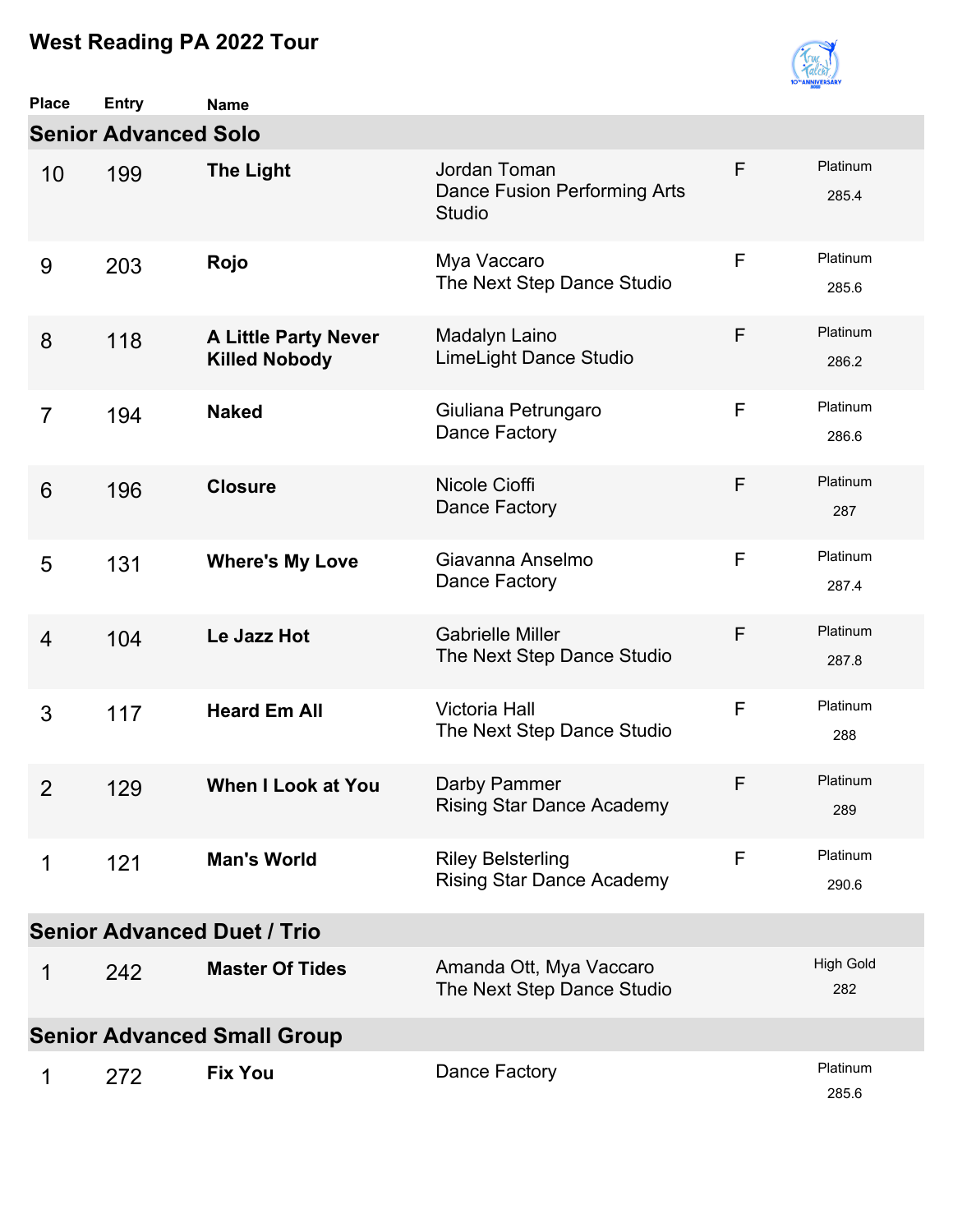

| <b>Place</b>   | <b>Entry</b>                     | <b>Name</b>                      |                                                                     |   |                           |  |  |  |  |
|----------------|----------------------------------|----------------------------------|---------------------------------------------------------------------|---|---------------------------|--|--|--|--|
|                | <b>Petite Novice Solo</b>        |                                  |                                                                     |   |                           |  |  |  |  |
| 4              | 52                               | <b>Pink Cadillac</b>             | Kaylee Batson<br><b>Russells Dance And Baton Studio</b>             | F | <b>High Gold</b><br>276.8 |  |  |  |  |
| 3              | 53                               | a small world                    | <b>Lilly Walters</b><br><b>Russells Dance And Baton Studio</b>      | F | Platinum<br>283.4         |  |  |  |  |
| 2              | 51                               | <b>Rainbow</b>                   | Kamaia Middleton<br><b>Russells Dance And Baton Studio</b>          | F | Platinum<br>285.2         |  |  |  |  |
| 1              | 54                               | <b>Lilo And Stitch</b>           | Paige Downey<br><b>Russells Dance And Baton Studio</b>              | F | Platinum<br>285.7         |  |  |  |  |
|                | <b>Petite Novice Duet / Trio</b> |                                  |                                                                     |   |                           |  |  |  |  |
| 1              | 61                               | <b>Whatever You Imagine</b>      | <b>Brielle Dancy, Paisley Donohue</b><br><b>Studios On Main LLC</b> |   | <b>High Gold</b><br>280.6 |  |  |  |  |
|                |                                  | <b>Petite Novice Small Group</b> |                                                                     |   |                           |  |  |  |  |
| 8              | 85                               | <b>Ryhthm Nation</b>             | <b>Russells Dance And Baton Studio</b>                              |   | <b>High Gold</b><br>274.6 |  |  |  |  |
| $\overline{7}$ | 81                               | <b>Mermaid Party</b>             | <b>Russells Dance And Baton Studio</b>                              |   | <b>High Gold</b><br>276.2 |  |  |  |  |
| 6              | 71                               | <b>Hard Knock Life</b>           | <b>Russells Dance And Baton Studio</b>                              |   | <b>High Gold</b><br>276.2 |  |  |  |  |
| 5              | 77                               | <b>Mama Im A Big Girl</b>        | <b>Russells Dance And Baton Studio</b>                              |   | <b>High Gold</b><br>278.2 |  |  |  |  |
| 4              | 89                               | <b>Rebels Of The Runway</b>      | Dance Factory                                                       |   | <b>High Gold</b><br>278.2 |  |  |  |  |
| 3              | 72                               | <b>Cool Yo</b>                   | Dance Factory                                                       |   | <b>High Gold</b><br>278.2 |  |  |  |  |
| $\overline{2}$ | 69                               | <b>Only Hope</b>                 | Dance Factory                                                       |   | <b>High Gold</b><br>279   |  |  |  |  |
| 1              | 91                               | <b>Friend Like Me</b>            | Let's Get Dancing!                                                  |   | Platinum<br>283.2         |  |  |  |  |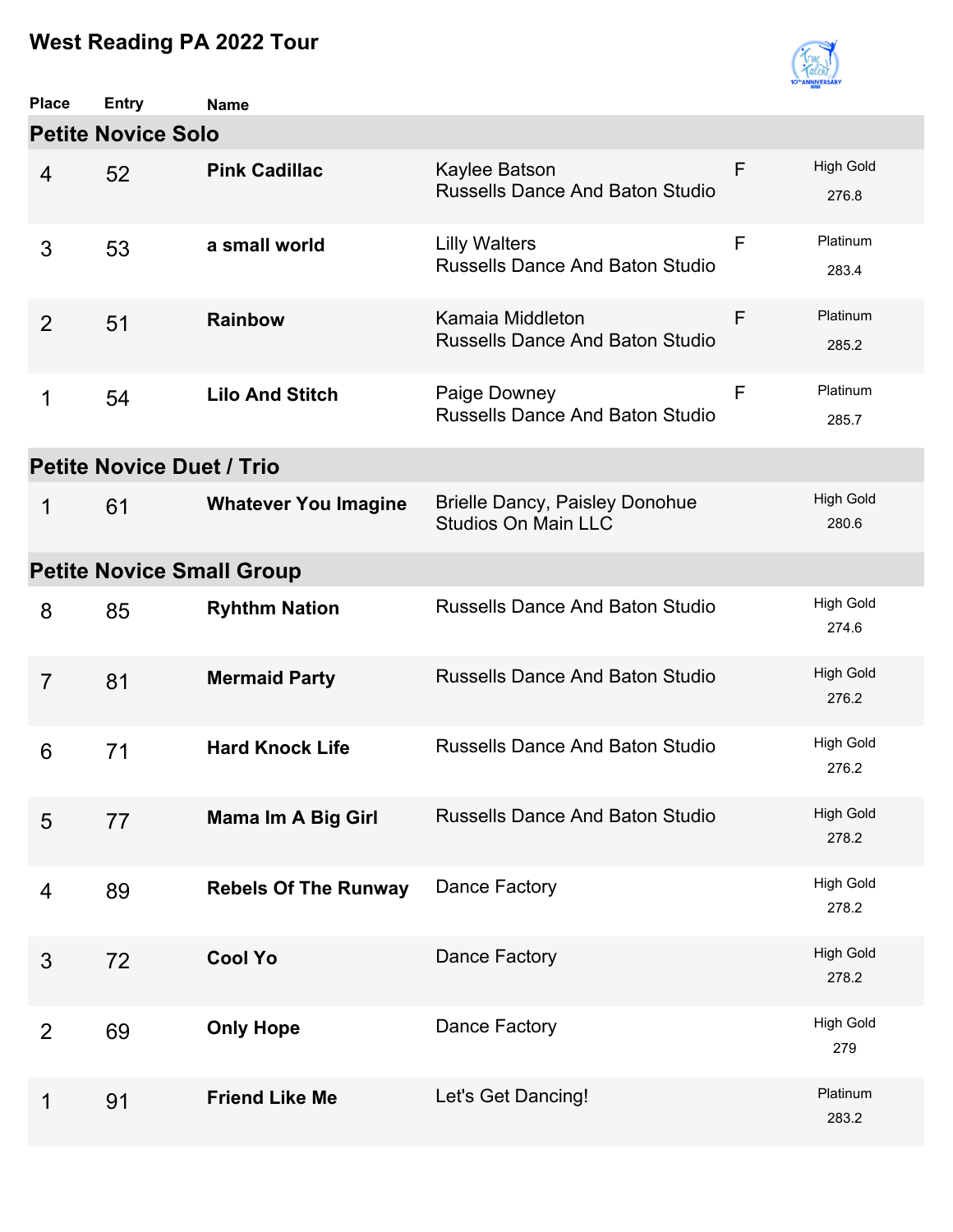

| <b>Place</b>                     | <b>Entry</b> | <b>Name</b>           |                                                                                             |   |                           |  |  |  |  |
|----------------------------------|--------------|-----------------------|---------------------------------------------------------------------------------------------|---|---------------------------|--|--|--|--|
| <b>Petite Novice Large Group</b> |              |                       |                                                                                             |   |                           |  |  |  |  |
| 1                                | 67           | <b>Party In Usa</b>   | <b>Russells Dance And Baton Studio</b>                                                      |   | <b>High Gold</b><br>279.8 |  |  |  |  |
| <b>Junior Novice Solo</b>        |              |                       |                                                                                             |   |                           |  |  |  |  |
| 6                                | 59           | <b>Sweet Escape</b>   | Julia Carpenter<br><b>ReMix Dance Collective LLC</b>                                        | F | <b>High Gold</b><br>278.4 |  |  |  |  |
| 5                                | 60           | I Choose You          | Louisa Frantz<br>Dance Fusion Performing Arts<br><b>Studio</b>                              | F | <b>High Gold</b><br>281.4 |  |  |  |  |
| 4                                | 57           | <b>The Rose</b>       | <b>Violet Naftzinger</b><br><b>ReMix Dance Collective LLC</b>                               | F | <b>High Gold</b><br>282.6 |  |  |  |  |
| 3                                | 56           | Levitating            | <b>Elizabeth Boyer</b><br><b>ReMix Dance Collective LLC</b>                                 | F | Platinum<br>283.8         |  |  |  |  |
| $\overline{2}$                   | 55           | <b>Hands Up</b>       | Michele Lihhopoi<br><b>Russells Dance And Baton Studio</b>                                  | F | Platinum<br>284.4         |  |  |  |  |
| 1                                | 58           | <b>Little Balloon</b> | Elli Bernaski<br><b>Delaware County Performing Arts</b>                                     | F | Platinum<br>286.2         |  |  |  |  |
| <b>Junior Novice Duet / Trio</b> |              |                       |                                                                                             |   |                           |  |  |  |  |
| 5                                | 62           | <b>Working 9-5</b>    | Avrie Bell, Cianna Lancaster,<br>Michele Lihhopoi<br><b>Russells Dance And Baton Studio</b> |   | <b>High Gold</b><br>278.8 |  |  |  |  |
| 4                                | 64           | I Will Find You       | Madison Digiacomo, Addisyn<br><b>Kuhns</b><br>Dance Fusion Performing Arts<br><b>Studio</b> |   | <b>High Gold</b><br>279   |  |  |  |  |
| 3                                | 65           | <b>September</b>      | Sophia Brown, Isabella Buttacy,<br><b>Autumn Mattiuz</b><br>The Next Step Dance Studio      |   | <b>High Gold</b><br>280.8 |  |  |  |  |
| 2                                | 63           | <b>Red Balloon</b>    | Millie Schieck, Gabrielle Weisser<br>The Next Step Dance Studio                             |   | <b>High Gold</b><br>282.8 |  |  |  |  |